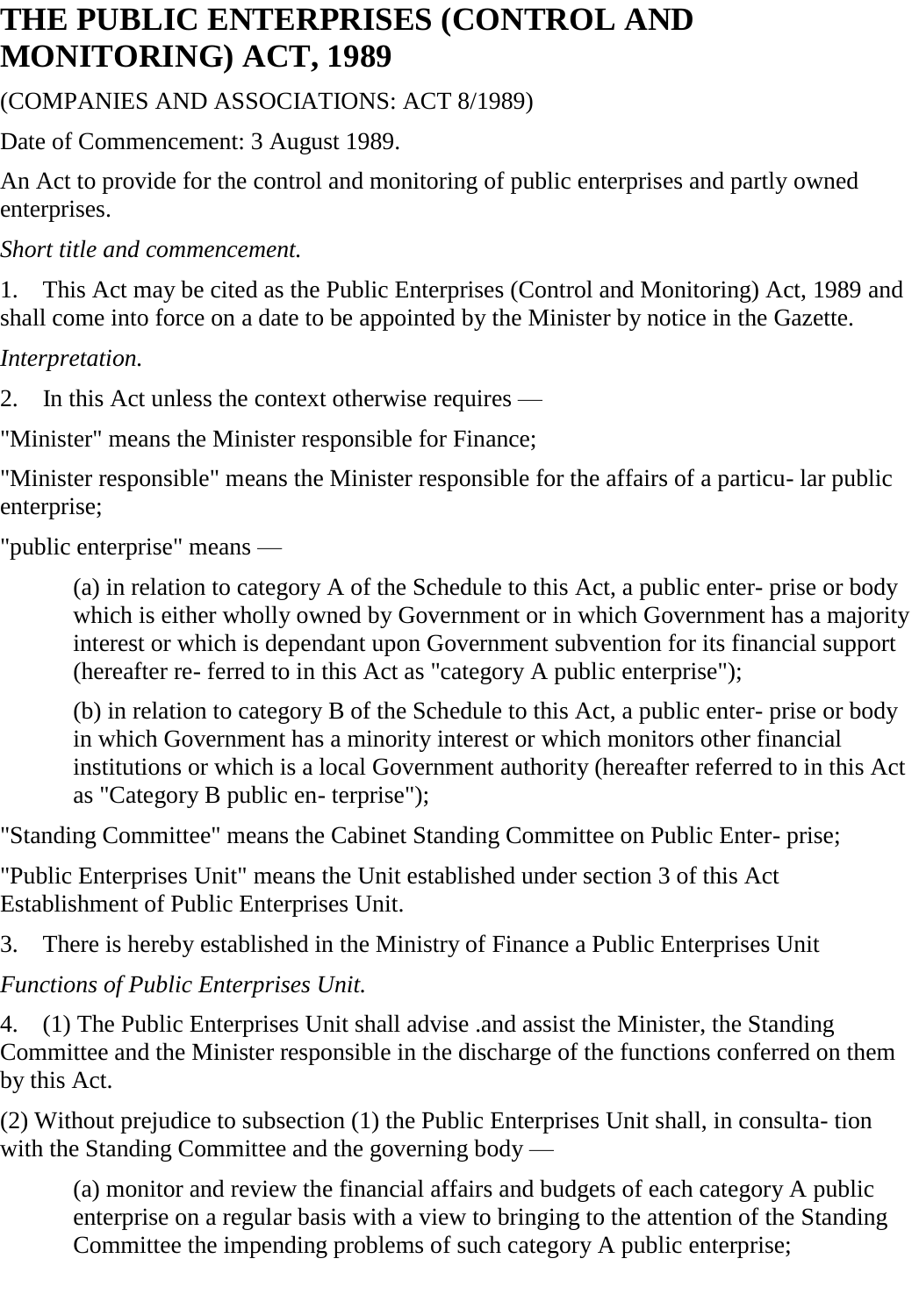(b) establish for each category A public enterprise, taking account of its objects and nature of operations, a performance target based on periodic reviews of its operational performance and financial reports and shall include statements of objectives, operations (with particular reference to the provisions of non- commercial services), financial assistance from Government, tax and divi- dend payments management procedures and incentives as well as a detailed medium term corporate plan;

(c) identify problems of any category A public enterprise in producing its ac- counts and budgets and where necessary to assist in providing or arranging for technical assistance to such category A public enterprise and co-ordinate such technical assistance;

(d) advise the Standing Committee on matters specified in section 10(1) in relation to the financial policy concerning each category A public enterprise and the public enterprise sector generally;

(e) submit from time to time to the Standing Committee a report on the past performance and future plans of each category A public enterprise.

*Composition of the governing bodies of public enterprises.*

5. Except where the Standing Committee in consultation with the Minister responsible and the category A public enterprise concerned has otherwise agreed:

(a) the Chief Executive Officer of each category A public enterprise shall be a full member of the governing body of that enterprise;

(b) the governing body of each category A public enterprise shall consist of not less than five and not more than nine persons including the Chief Executive Officer of that enterprise;

(c) the Principle Secretary in the Ministry of Finance or his representative shall, be a full member of the governing body of each category A public enterprise.

### *Appointment of members of governing bodies of public enterprises.*

6. Except in the case of the University of Swaziland, the members of the governing body of each category A public enterprise, other than the Chief Executive Officer, shall be ap- pointed by the Minister responsible in consultation with the Standing Committee and in making the appointments he shall ensure that an overall balance of technical, professional, commercial and financial skills is maintained on the governing body, and shall endeavour to ensure that, in the interest of continuity, not all the members of the governing body shall be retired at the same time.

#### *Public enterprises to provide information.*

7. (1) Each public enterprise shall within four months after the end of its financial year prepare a report on its operations which together with a copy of its annual audited accounts as well as any report by the auditors on its management and accounting practices, shall be submitted to:

(a) the Standing Committee;

(b) the Minister;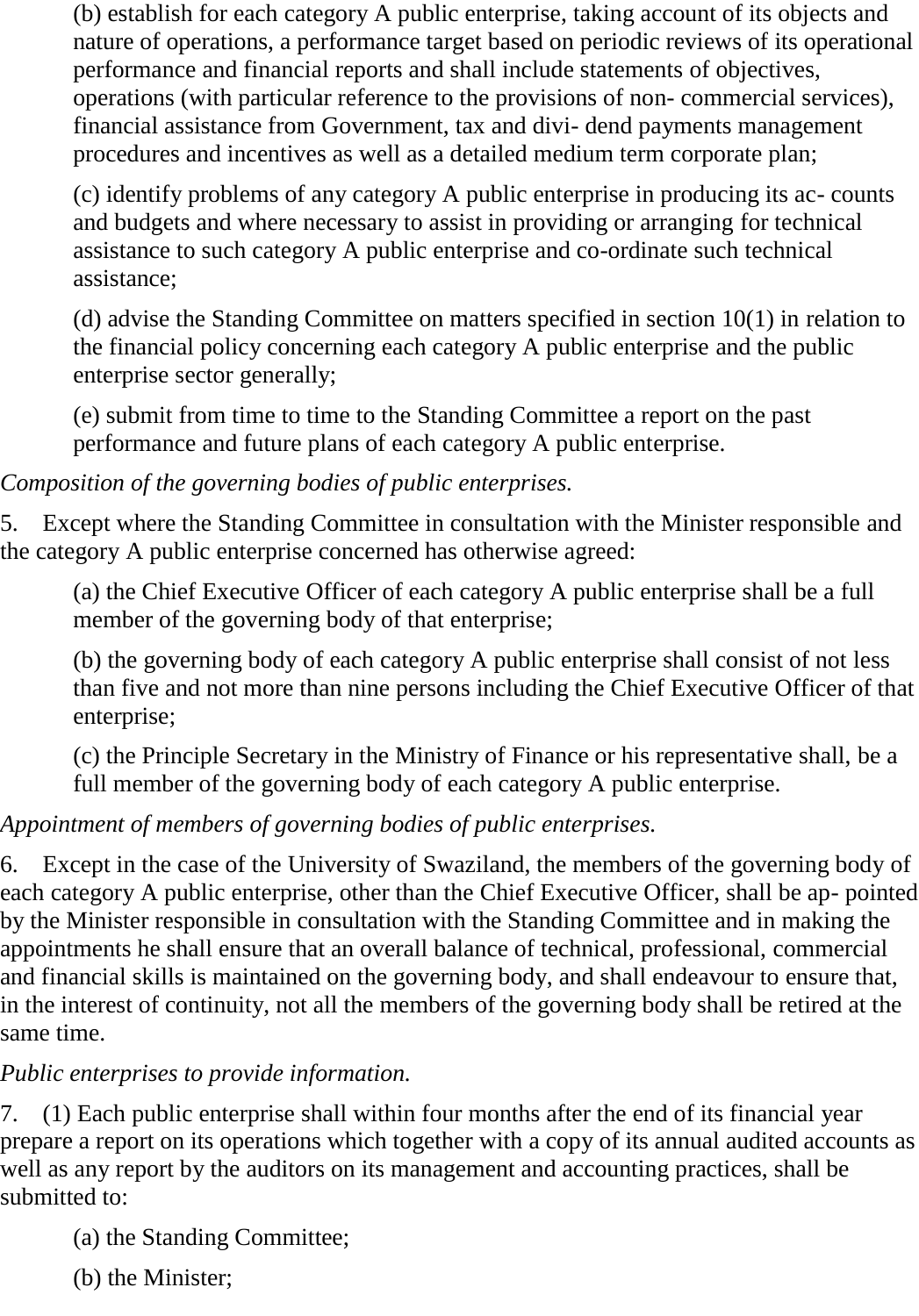(c) the Minister responsible; and

(d) the Public Enterprises Unit.

(2) The Minister responsible shall cause to be laid before Parliament the annual audited accounts of each category A public enterprise within six months after its financial year ends.

(3) The Minister shall cause to be laid before Parliament a consolidated report on all the category A public enterprise based on the reports submitted under section 4(2)(e).

(4) Each category A public enterprise shall within one month after the end of every three months submit to the Public Enterprises Unit in such form as the Unit may determine a statement of its financial and operational performance during that period.

(5) The Public Enterprises Unit shall, on the basis of the statement referred to in sub- section (4), submit to the Standing Committee a report on the past performance and future plans of the particular category A public enterprise.

(6) Each category A public enterprise shall submit to the Minister and the Public En- terprises Unit at such time during its financial year as the Public Enterprises Unit may deter- mine estimates of its profit and loss, capital expenditure and cash flow and balance sheet projections in respect of its next financial year.

(7) Where it becomes necessary that a category A public enterprise should revise such estimates the revised estimates shall be submitted to the Minister and the Public Enterprises Unit at least one month before the beginning of next financial year of the public enterprise concerned.

# *Appointment of Chief Executive Officer and Chief Financial Officer.*

8. (1) Except in the case of the University of Swaziland, the governing body of each category A public enterprise shall nominate the Chief Executive Officer who shall be appointed, or who may be dismissed, by the Minister responsible acting in consultation with the Standing Committee.

(2) The Chief Financial Officer of each category A public enterprise shall be ap- pointed, and may be dismissed, by the governing body in consultation with the Minister responsible, the Public Enterprises Unit and the Standing Committee.

### *Appointment of auditors.*

9. (1) The governing body of each category A public enterprise shall nominate the auditors of the public enterprise who shall be appoint, or who may be dismissed, by the Minister responsible acting in consultation with the Standing Committee.

(2) Without prejudice to subsection (1) the Minister responsible may, in consultation with the Standing Committee, direct the Auditor-General under section 20 of the Finance and Audit Act, 1967 to examine and report on the accounts or any aspect of the operations of any category a public enterprise.

### *Approval of policy decisions.*

10. (1) No category A public enterprise shall do any of the following without the ap- proval in writing of the Minister responsible acting in consultation with the Standing Com- mittee: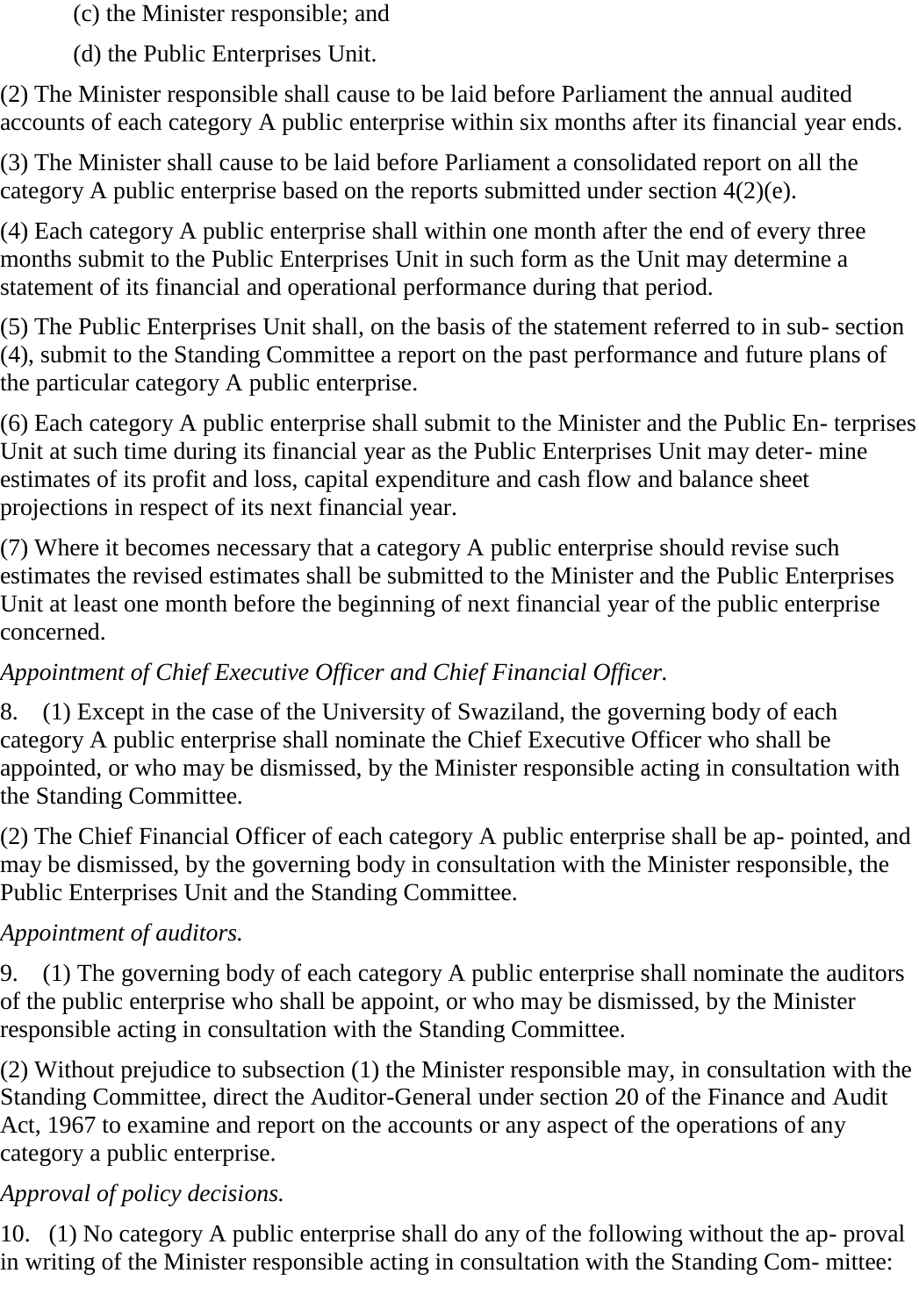(a) make any major adjustment to the level or structure, of tariffs prices, rates or other fees or charges;

(b) undertake any major investment;

(c) undertake any major expansion of its operations;

(d) close, sell, liquidate or divest any major part of its business;

(e) make any major adjustment to the level or structure of staff salaries and wages or other terms and conditions of service of its staff.

(2) For purposes of subsection (1) the Standing Committee shall, in consultation with the Public Enterprises Unit, determine what is major in relation to each category A public enterprise.

(3) The Minister responsible may, in consultation with the Public Enterprises Unit, waive his approval for any given period of time in respect of any policy decision concerning any matter referred to in subsection (1) which affects any particular category A public enter- prise.

(4) The Minister shall, upon the waiver of his approval under subsection (3), give appropriate directives in writing to the category A public enterprise concerned.

(5) Where a policy that is being pursued by a category A public enterprise is not ade- quate or conducive to the achievement of its objectives as specified in the statement of objectives, corporate plans, performance targets or other policy directives approved under this Act in relation to that category A public enterprise, the Minister responsible may, in consulta- tion with the Public Enterprises Unit, and with the approval of the Standing Committee, determine the appropriate policy to be adopted by such category A public enterprise and the category A public enterprise shall give effect to such policy.

### *Disciplinary Tribunal.*

11. (1) There shall be established a Disciplinary Tribunal consisting of —

(a) a Chairman who shall be a Senator or a Member of the House of Assembly, but who shall not be a Cabinet Minister;

(b) two persons who shall be members of the Senate or the House of Assembly, but who shall not be Cabinet Minister;

(c) two other persons; all of whom shall be appointed by the Minister in consultation with the Standing Committee.

(2) The functions of the Disciplinary Tribunal shall be to enquire into any contraven- tion of this Act by any public enterprise which the Minister may refer to it and to recommend to the Minister and the Standing Committee such disciplinary action, including dismissal or removal from office of any member of the governing body or the Chief Executive Officer or the Chief Financial Officer, or any other officer of the public enterprise concerned: Provided that if the Tribunal is of the opinion that the alleged contravention to the Di- rector of Public Prosecutions for appropriate action.

(3) At any hearing of the Disciplinary Tribunal the Auditor-General and such officer of the Ministry of Finance as may be appointed by the Minister shall attend in an ex officio capacity.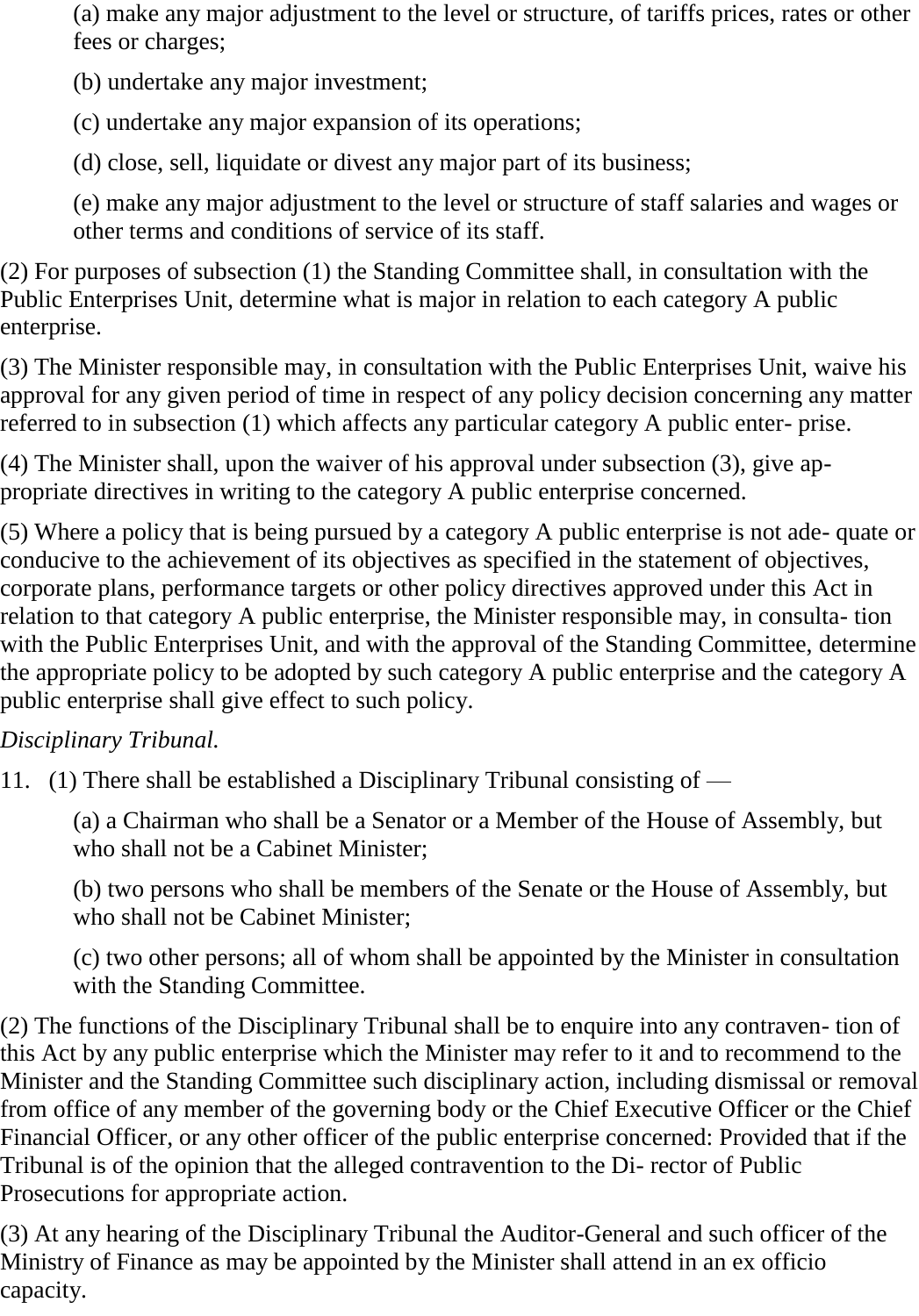*Amendment of Schedule.*

12. The Minister may by notice published in the Gazette amend the Schedule to this Act.

*Regulations.*

13. The Minister may by notice published in the Gazette make Regulations for giving effect generally to the purposes and provisions of this Act.

*Effect of Act on existing laws.*

14. (1) The provisions of this Act shall apply to the public enterprises specified in the Schedule to this Act notwithstanding the provisions of any law to the contrary in force before or after the commencement of this Act.

(2) Any law in force before or after the commencement of this Act shall to the extent that it is inconsistent with any of the provisions of this Act be deemed to have been amended.

# **SCHEDULE**

#### PUBLIC ENTERPRISES

## **Category A**

- 1. (Repealed L.N.66/1998.)
- 2. Central Transport Administration
- 3. Commercial Board
- 4. Motor Vehicle Accident Fund (Added L.N.66/1998.)
- 5. National Agricultural Marketing Board
- 6. National Housing Board
- 7. National Industrial Development Corporation of Swaziland
- 8. National Maize Corporation
- 9. Pigg's Peak Hotel
- 10. Posts and Telecommunications Corporation
- 11. Royal Swazi National Airways Corporation
- 12. Sebenta National Institute

13. Small and Medium Scale Business Development Fund (The Enterprise Fund) (Added L.N. 55/1996.)

- 14. Small Enterprises Development Company
- 15. Swaziland Cotton Board
- 16. Swaziland Dairy Board
- 17. Swaziland Development and Savings Bank
- 18. Swaziland Electricity Board
- 19. Swaziland Investment Promotion Authority (Added L.N.66/1998.)
- 20. Swaziland National Provident Fund
- 21. Swaziland National Trust Commission
- 22. Swaziland Railway
- 23. Swaziland Television Authority
- 24. Swaziland Tourism Development Company
- 25. Swaziland Trade Fair Company
- 26. Water and Sewerage Board
- 27. University of Swaziland